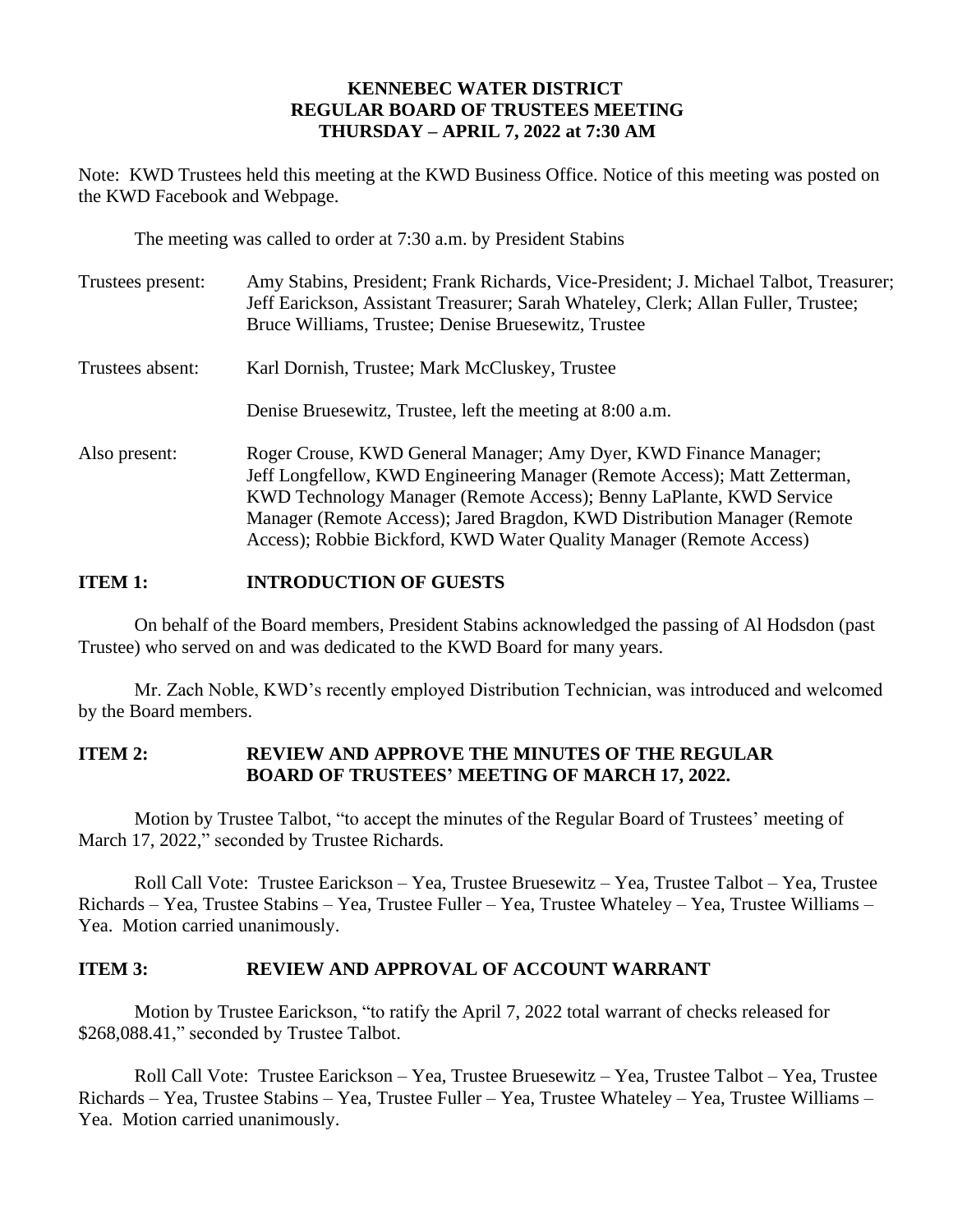#### **ITEM 4: REVIEW WATER RATE INCREASE PLAN**

Mr. Crouse conducted a PowerPoint presentation to review the ten-year budget projection, water rate planning, and impact of potential rate increases through the year 2024 on KWD customers including the public fire protection for the municipalities. Mr. Crouse answered questions from the Board members as they discussed this information.

### **ITEM 5: APPROVALS/MOTIONS NEEDED**

#### **A. Approval of Rate Increase Plan for 2022 and 2023 Increases**

As a result of the above discussion, a motion was proposed.

Motion by Trustee Fuller, "to begin the process of implementing an across-the board water rate increase of eight percent effective July 1, 2022 and eight percent effective July 1, 2023 subject to approval from the Maine Public Utilities Commission," seconded by Trustee Richards.

Roll Call Vote: Trustee Earickson – Yea, Trustee Talbot – Yea, Trustee Richards – Yea, Trustee Stabins – Yea, Trustee Fuller – Yea, Trustee Whateley – Yea, Trustee Williams – Yea. Motion carried unanimously.

On a separate matter. a motion was proposed to change one of the borrowing resolutions. (See full resolution following conclusion of minutes.)

Motion by Trustee Fuller, "to revise the 2022 Borrowing Resolution for the new KWD Administration and Operations Facility and High Street and Eustis Parkway, Waterville, water main replacement project from \$15,400,000.00 to \$16,400,000.00," seconded by Trustee Earickson.

Roll Call Vote: Trustee Earickson – Yea, Trustee Talbot – Yea, Trustee Richards – Yea, Trustee Stabins – Yea, Trustee Fuller – Yea, Trustee Whateley – Yea, Trustee Williams – Yea. Motion carried unanimously.

### **B. Approval of Agreement with RKO for 2021 Financial Audit**

The Board members were provided with a request for approval for the services of Runyon Kersteen Oullette (RKO) for the 2021 financial audit conducted in 2022.

Motion by Trustee Richards, "to ratify the agreement with Runyon Kersteen Oullette for the 2021 financial audit for a not-to exceed fee of \$13,125.00 for the annual base audit and \$2,250.00 for a single audit," seconded by Trustee Williams.

Roll Call Vote: Trustee Earickson – Yea, Trustee Talbot – Yea, Trustee Richards – Yea, Trustee Stabins – Yea, Trustee Fuller – Yea, Trustee Whateley – Yea, Trustee Williams – Yea. Motion carried unanimously.

### **C. Approval of Spending Increase for Clarifier Screen Project**

The original 2022 KWD capital budget plan had been to order materials for three clarifier screens for approximately \$150,000.00 for the WTP. However, due to a higher than anticipated cost, at the March 17,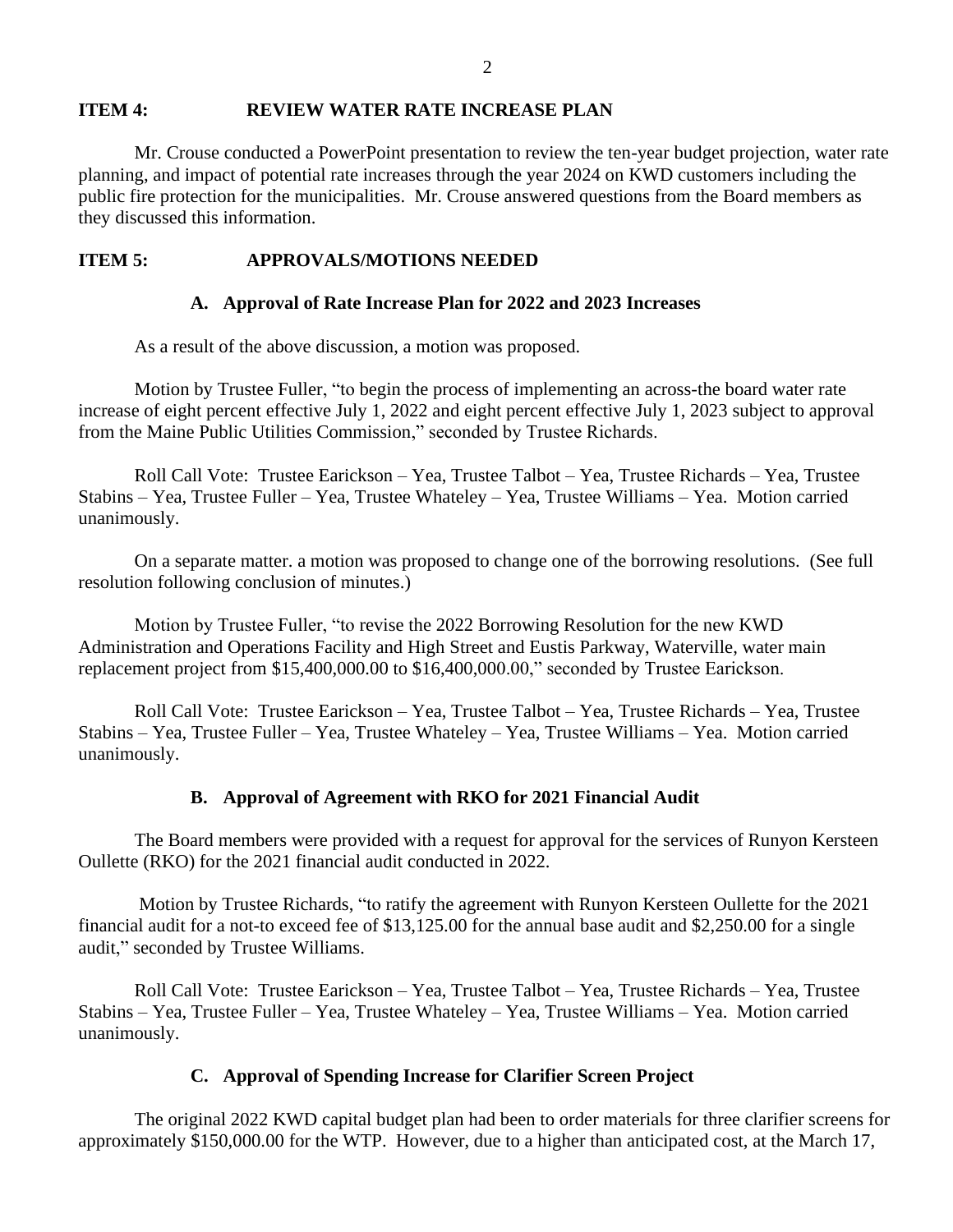2022 Board meeting, KWD requested approval for materials for only one clarifier screen. Due to concerns that prices could spike higher in the future, the Board members approved the purchase of two clarifier media retainer screens for \$122,444.00. After the March 17, 2022 meeting, KWD staff learned of a pending price increase effective April 1, 2022. Additionally, the manufacturer offered a substantial discount if a larger order was requisitioned. Therefore, staff ordered three sets of clarifier screens.

 Motion by Trustee Earickson, "to ratify the purchase of three clarifier media retainer screens from WesTech Engineering for \$161,542.00," seconded by Trustee Talbot.

Roll Call Vote: Trustee Earickson – Yea, Trustee Talbot – Yea, Trustee Richards – Yea, Trustee Stabins – Yea, Trustee Fuller – Yea, Trustee Whateley – Yea, Trustee Williams – Yea. Motion carried unanimously.

# **ITEM 6: GENERAL MANAGER'S REPORT**

The Trustees were provided with the General Manager's report, and a brief review was conducted by Mr. Crouse.

Referring to his report, Mr. Crouse commented additionally, and the Trustees discussed, the Town of Fairfield's recently held public hearing regarding the PFAS issue for some residents and the potential interconnection to KWD's water main. Mr. Crouse and Mr. Bickford detailed the KWD testing of PFAS in China Lake and KWD's finished water.

Mr. Crouse will not be able to attend the April 21, 2022 Board meeting in-person. (He may be able to attend a portion of the meeting remotely.) Therefore, Mr. Zetterman will be filling in for him.

Motion by Trustee Talbot, "to accept the General Manager's Report as presented," seconded by Trustee Williams.

Roll Call Vote: Trustee Earickson – Yea, Trustee Talbot – Yea, Trustee Richards – Yea, Trustee Stabins – Yea, Trustee Fuller – Yea, Trustee Whateley – Yea, Trustee Williams – Yea. Motion carried unanimously.

# **ITEM 7: DEPARTMENT REPORTS**

# **A. Cyber Security Report Highlights – Matt Zetterman**

Mr. Zetterman reviewed the general goals, assessments, and recommendations from the Cybersecurity Evaluation conducted by Wright-Pierce. Due to security considerations, Trustees were invited to meet with Mr. Zetterman one on one if more details regarding this report was desired.

As part of their Board packet, the Trustees were provided with the Monthly Department Reports prepared by the respective managers.

Motion by Trustee Talbot, "to accept the Department Reports as presented," seconded by Trustee Williams.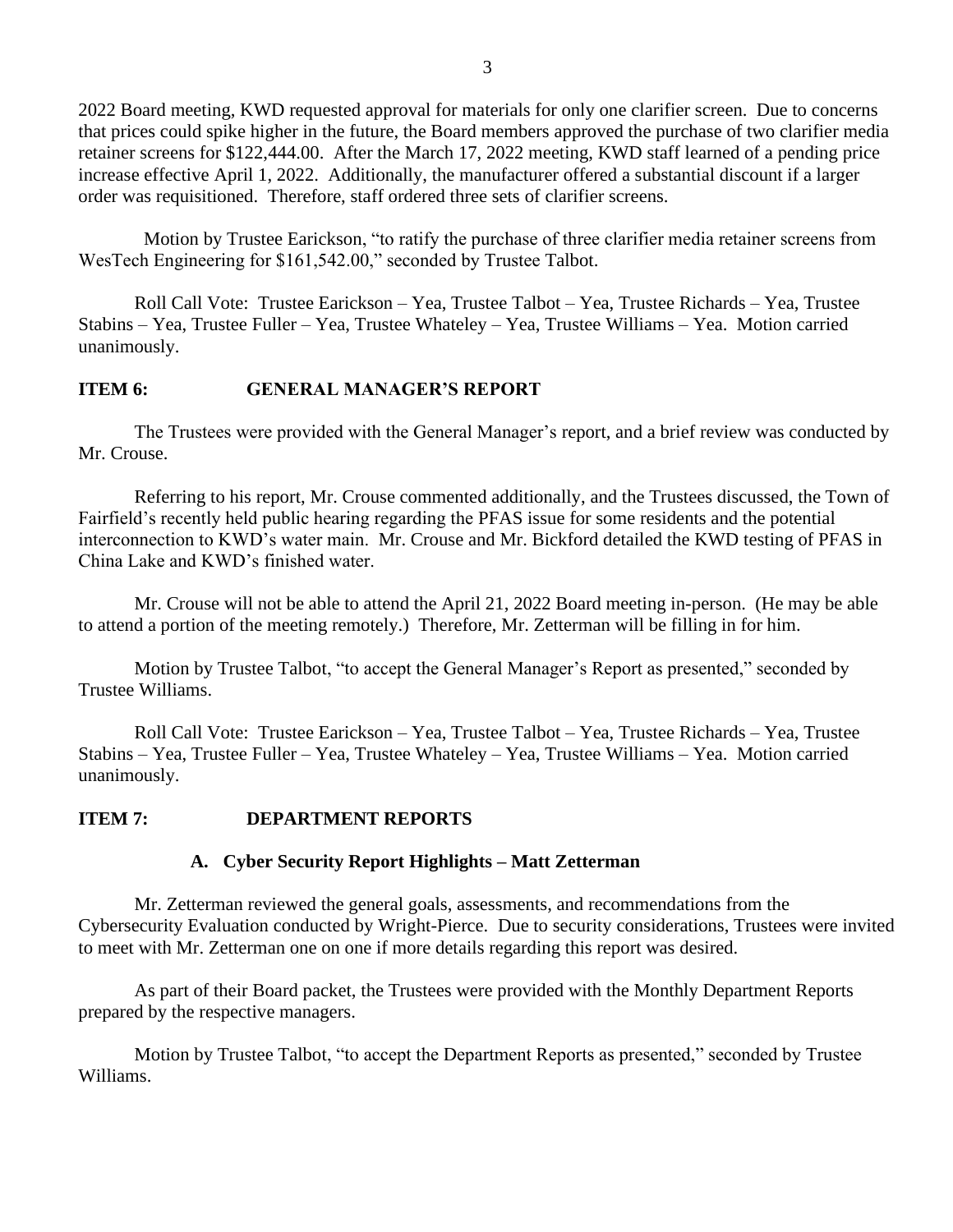Roll Call Vote: Trustee Earickson – Yea, Trustee Talbot – Yea, Trustee Richards – Yea, Trustee Stabins – Yea, Trustee Fuller – Yea, Trustee Whateley – Yea, Trustee Williams – Yea. Motion carried unanimously.

#### **ITEM 8: TRUSTEE COMMENTS, CONCERNS, AND/OR IDEAS**

It was the consensus of the Trustees to make a \$250.00 donation to the Redington Museum in memory of Al Hodsdon.

#### **ITEM 9: PUBLIC PARTICIPATION**

None

### **ITEM 10: AS NEEDED: EXECUTIVE SESSION – 1 MRS §405. EXECUTIVE SESSIONS**

None

Motion by Trustee Talbot, "to adjourn the meeting," seconded by Trustee Williams.

Roll Call Vote: Trustee Earickson – Yea, Trustee Talbot – Yea, Trustee Richards – Yea, Trustee Stabins – Yea, Trustee Fuller – Yea, Trustee Whateley – Yea, Trustee Williams – Yea. Motion carried unanimously.

Meeting adjourned at 9:02 a.m.

\_\_\_\_\_\_\_\_\_\_\_\_\_\_\_\_\_\_\_\_\_\_\_\_\_\_\_\_\_\_\_\_\_\_\_\_

Sue Markatine, (for Amy Dyer, Recording Secretary for this meeting)

#### **KENNEBEC WATER DISTRICT RESOLUTION AUTHORIZING BONDS IN THE AGGREGATE PRINCIPAL AMOUNT NOT TO EXCEED \$16,400,000**

**BE IT HEREBY RESOLVED** by the Board of Trustees of the Kennebec Water District (the "District") assembled:

**THAT:** Pursuant to the District Charter, and all other authority thereto enabling, and subject to and conditioned on an approving order of the Public Utilities Commission of the State of Maine (the "PUC"), there is hereby authorized and approved issuance of the District's bonds and/or temporary notes in anticipation thereof in an aggregate principal amount not to exceed \$16,400,000 (the "Bonds"), the proceeds of which are appropriated for and shall be used to finance the costs to acquire land or an interest in land, and to design, construct, install, furnish and equip the following (collectively, the "Projects"):

| <u> всэсправн</u>                                     | <b>AUVULL</b> |
|-------------------------------------------------------|---------------|
| New District administration and operations facilities | \$14,700,000  |
| Water Main Projects - High Street / Eustis Parkway    | \$1,700,000   |

**Description Amount**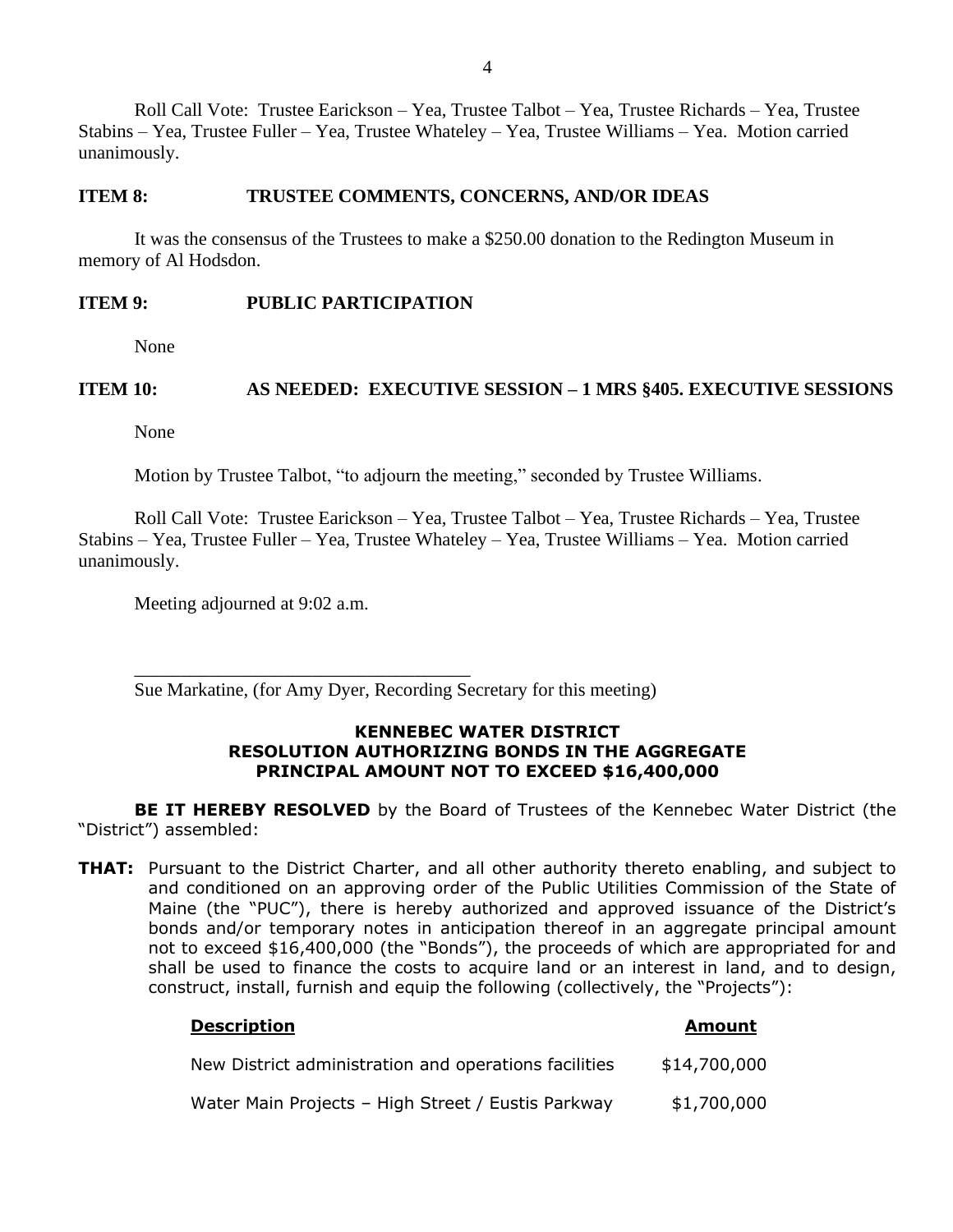- **THAT:** The General Manager of the District is hereby is authorized, in the name of and on behalf of the District, to execute and file with the PUC an application to authorize the District to issue such Bonds, and any such prior action is hereby ratified and approved.
- **THAT:** The Bonds and temporary notes authorized hereby shall be executed in the name of and on behalf of the District by its Treasurer, countersigned by its President and shall bear the corporate seal of the District thereon, attested by its Clerk.
- **THAT:** The Treasurer of the District is hereby authorized and empowered, in the name of and on behalf of the District, to establish, determine and approve the time(s) of the sale, award and settlement of the Bonds and temporary notes authorized hereby (which may be publicly sold or privately placed, on a competitive or negotiated basis, and issued in serial form or as term bonds, or a combination thereof), the date(s), maturity(ies) (not to exceed 30 years from the date(s) of issuance), denomination(s), interest rate(s), payment date(s), place(s) of payment, and all other details of such Bonds and temporary notes, and to provide that any of such Bonds and temporary notes may be made subject to call for redemption, with or without premium, before their stated maturity date(s), such determination and approval to be conclusively evidenced by his execution thereof.
- **THAT:** The Treasurer of the District is hereby authorized and empowered, in the name of and on behalf of the District, to execute and deliver all such contracts, agreements, investment agreements, tax compliance agreements or arbitrage certificates, closing certificates, instruments and other documents as may be necessary or advisable, in connection with the financing of the Projects and the sale, execution, issuance, and delivery by the District of the Bonds and temporary notes authorized hereby, and the investment of the proceeds thereof (the "Bond Documents"), which Bond Documents shall be in such form and contain such terms and provisions including, without limitation, the waiving of the District's sovereign or governmental immunity with respect to the enforceability of any of the forgoing, which waiver of sovereign or governmental immunity is hereby authorized, confirmed and approved, and such other details as he shall establish, determine and approve, such determination and approval to be conclusively evidenced by his execution thereof.
- **THAT:** If the Bonds and temporary notes authorized hereby (or any portion thereof) are issued to the Maine Municipal Bond Bank (the "Bond Bank") pursuant to the Bond Bank's Safe Drinking Water Revolving Loan Fund program or its general resolution borrowing program, the Treasurer and President of the District are hereby authorized and empowered, in the name of and on behalf of the District, to execute and deliver, under the seal of the District attested by its Clerk, one or more loan agreements between the District and the Bond Bank providing for loans from the Bond Bank to the District in an amount not to exceed in the aggregate the amount of such Bonds and temporary notes, said loan agreements to be substantially in the usual and ordinary form utilized by the Bond Bank in connection with the Safe Drinking Water State Revolving Loan Fund or its general resolution borrowing program, which is hereby approved, to contain such other terms and provisions, as the Treasurer and President may establish, determine and approve, such determination and approval to be conclusively evidenced by their execution thereof.
- **THAT:** The Treasurer of the District is hereby authorized and empowered, in the name of and on behalf of the District, to select the underwriter, registrar, paying agent and transfer agent, municipal or financial advisor, and bond counsel for the Bonds and temporary notes authorized hereby and to execute and deliver any contracts or agreements as may be necessary or appropriate in connection therewith.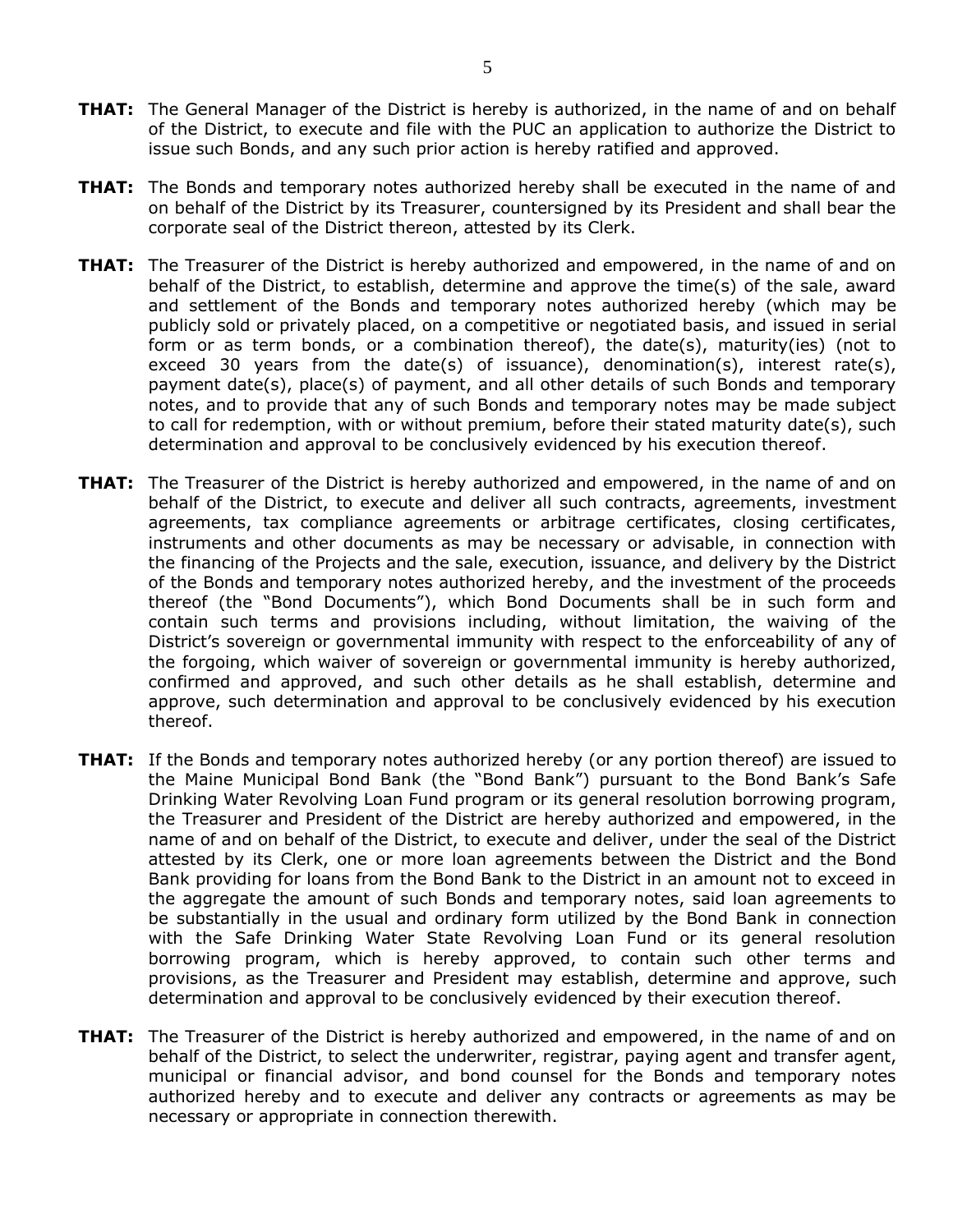- **THAT:** The Treasurer of the District is hereby authorized and empowered, in the name of and on behalf of the District, to prepare, or cause to be prepared, a Preliminary Official Statement and an Official Statement for use in the offering and sale of the Bonds and temporary notes authorized hereby, such Preliminary Official Statement and Official Statement to be in such form and contain such information as may be established, determined and approved by the Treasurer, and that the use and distribution of the Preliminary Official Statement and the Official Statement in the name of and on behalf of the District in connection with offering such Bonds and temporary notes for sale is hereby approved.
- **THAT:** The Bonds and temporary notes authorized hereby shall be transferable only on the registration books of the District kept by the transfer agent, and said principal amount of such Bonds and temporary notes of the same maturity (but not of other maturity), upon surrender thereof at the principal office of the transfer agent, with a written instrument of transfer satisfactory to the transfer agent duly executed by the registered owner or his or her attorney duly authorized in writing.
- **THAT:** The Treasurer and President of the District from time to time, in the name of and on behalf of the District, shall execute such bonds and temporary notes as may be required to provide for exchanges or transfers of the Bonds and temporary notes authorized hereby, and in case any officer of the District whose signature appears on any of such bonds or temporary notes shall cease to be such officer before the delivery of such bonds or temporary notes, such signature shall nevertheless be valid and sufficient for all purposes, the same as if such officer had remained in office until delivery thereof.
- **THAT:** Upon each exchange or transfer of the Bonds or temporary notes authorized hereby, the District and transfer agent may make a charge sufficient to cover any tax, fee, or other governmental charge required to be paid with respect to such transfer or exchange, and subsequent to the first exchange or transfer, the cost of which shall be borne by the District, the cost of preparing new bonds or temporary notes upon exchanges or transfers thereof shall be paid by the person requesting the same.
- **THAT:** In lieu of physical certificates of the Bonds and temporary notes authorized hereby, the Treasurer of the District is authorized and empowered, in the name of and on behalf of the District, to undertake all acts necessary to provide for the issuance and transfer of such Bonds and temporary notes in book-entry form pursuant to the Depository Trust Company Book-Entry Only System, as an alternative to the provisions of the foregoing paragraphs regarding physical transfer of bonds, and to enter into a Letter of Representation or any other contract, agreement or understanding necessary or appropriate in order to qualify such Bonds and temporary notes for and to participate in the Depository Trust Company Book-Entry Only System.
- **THAT:** The Bonds and temporary notes authorized hereby may be issued an either a taxable or a tax-exempt basis, or a combination thereof, as determined by the Treasurer of the District.
- **THAT:** If the Bonds or temporary notes authorized hereby (or any portion thereof) are issued on a tax-exempt basis, the Treasurer of the District is hereby authorized and empowered to covenant and certify in the name of and on behalf of the District that no part of the proceeds of the issue and sale of such Bonds or temporary notes shall be used directly or indirectly to acquire any securities or obligations, the acquisition of which would cause such Bonds or temporary notes to be "private activity bonds " or "arbitrage bonds" within the meaning of Sections 141 and 148 of the Internal Revenue Code of 1986, as amended (the "Code").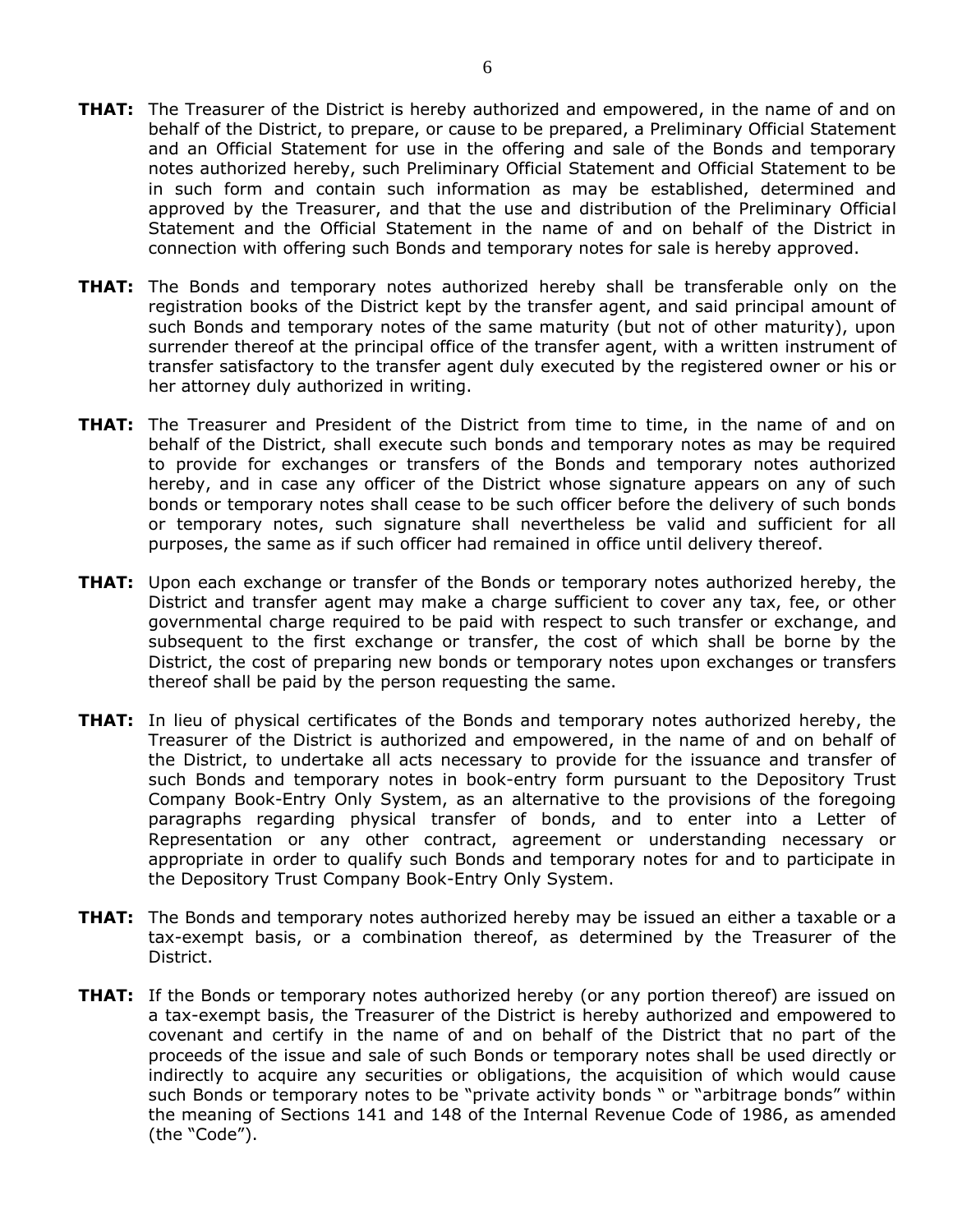- **THAT:** If the Bonds and temporary notes authorized hereby (or any portion thereof) are issued on a tax-exempt basis, the Treasurer of the District be and hereby is authorized and empowered to designate such Bonds and temporary notes as qualified tax exempt obligations for purposes of Section 265(b)(3) of the Code, to the extent such designation is available and permissible under said Section 265(b)(3).
- **THAT:** If the Bonds and temporary notes authorized hereby (or any portion thereof) are issued on a tax-exempt basis, the Treasurer of the District is authorized and empowered, in the name of and on behalf of the District, to covenant and agree for the benefit of the holders of such Bonds and temporary notes, that the District will file any required reports and take any other action that may be necessary to ensure that the interest on the Bonds or temporary notes is and will remain exempt from federal income taxation, and that the District will refrain from any action that would cause the interest on such Bonds or notes to be subject to federal income taxation.
- **THAT:** The term "cost" or "costs" as used herein and applied to the Projects, or any portion thereof, includes, but is not limited to (1) the purchase price or acquisition cost of all or any portion of the Projects; (2) the cost to design, construct, renovate, improve, furnish and equip the Projects; (3) the cost of land, easements and other real property interests, landscaping and site preparation, all appurtenances and other fixtures, facilities, buildings and structures either on, above, or under the ground which are used or usable in connection with the Projects; (4) the cost of feasibility studies, surveys, environmental studies and assessments, engineering, plans and specifications, legal and other professional services associated with the Projects; and (5) issuance costs, including premiums for insurance, capitalized interest and other financing charges, fees and expenses relating to the authorization, issuance and delivery of the Bonds and temporary notes authorized hereby.
- **THAT:** The investment earnings on the proceeds of the Bonds and temporary notes authorized hereby, if any, and the excess proceeds of such Bonds and temporary notes (including original issue premium), if any, are hereby appropriated and applied for the following purposes, as determined by the Treasurer of the District:
	- 1. To any costs of the Projects in excess of the principal amount of such Bonds or temporary notes;
	- 2. If issued on a tax-exempt basis, in accordance with applicable terms and provisions of the Arbitrage and the Use of Proceeds Certificate delivered in connection with the sale of the Bonds or temporary notes;
	- 3. To pay debt service on the Bonds; and
	- 4. To the District's general fund.
- **THAT:** If the actual cost of any Project differs from the estimated cost set forth herein, whether due to completion, delay or abandonment of the Project or for any other reason, the Treasurer of the District is authorized, in his discretion, to reallocate proceeds of the bonds to any other listed Project.
- **THAT:** That the District covenants to establish, maintain, apportion, revise and collect assessments, rates and/or charges for water services furnished by the District to pay when due the current expenses of operating and maintaining the District's water system,